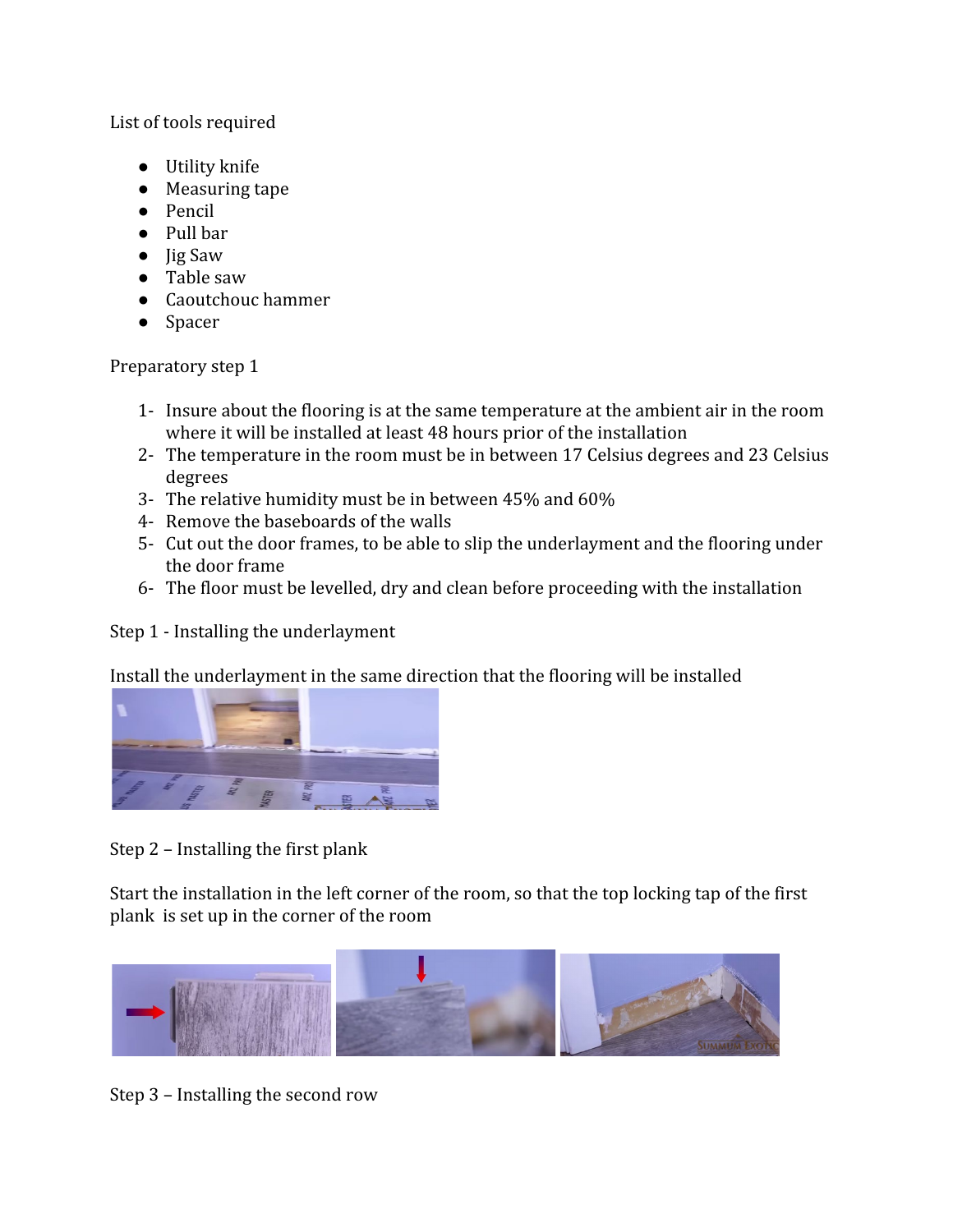1- Cut a plank of at least 12 inches. You can cut the plank at the juncture of any locking tap as you can see on the illustration below



可切割面

2- Proceed with the installation of the second row like placing the locking tap of the second row's plank into the groove of the first row's plank



3- To connect the end of the plank slide the plank by taping it with the hammer

Tip from an Expert

For the first two rows you can move them away from the wall to make the installation easier. You can than put the set of connected planks back in place along the wall.

Step 4 – Installing a plank at the end of a row

1- For the first row, take a full plank and measure the required lenght, and cut the plank. Place the plank.

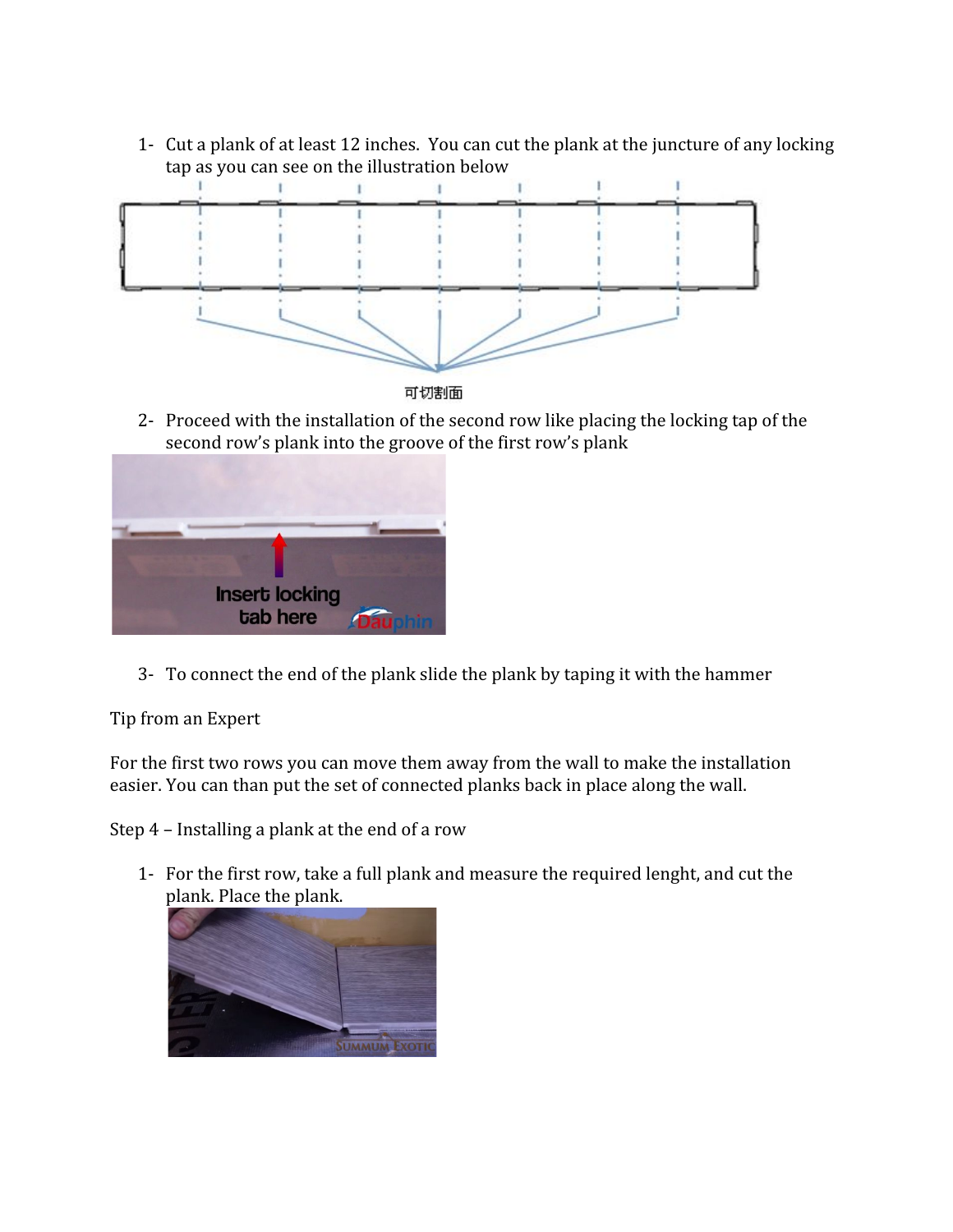2- The last plank of the other rows must be installed with a hammer with a  $45^{\circ}$  angle. The plank can than be slipped in using a hammer and a pull bar.



3- At the end of every row, insert spacers between the plank and the wall to stabilized your row.



PLEASE NOTE… To start any new row, repeat step 3

Step 5 – Installing the floor in a closet

You must watch the installing video on our Website

Step 6 – Installing the last row

- 1- Place the plank to be cut on the second to last row
- 2- Use a plank without tabs on the side as a guide to measure the width of your last row. And cut the plank.



- 3- Measure the length required and cut the plank.
- 4- Then install the plank (as step 3)